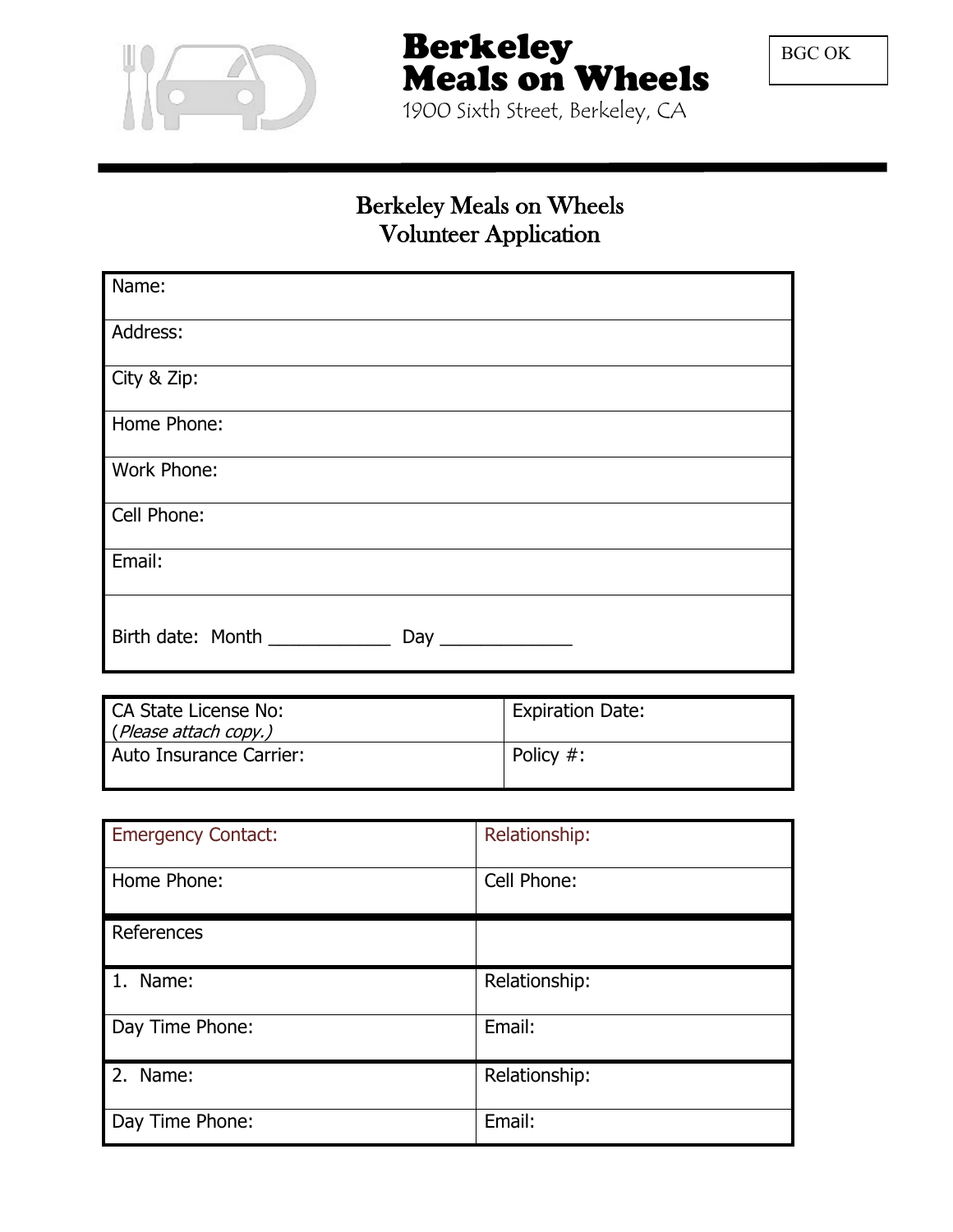| 1. Please indicate which types of volunteer activities you are interested in:                             |  |  |  |  |  |  |
|-----------------------------------------------------------------------------------------------------------|--|--|--|--|--|--|
| □ Delivery □ Office Work □ Phone/Home Visits □ Other: _______                                             |  |  |  |  |  |  |
| 2. Please indicate which day(s) you would be available to deliver meals (between<br>11am-1:00pm):         |  |  |  |  |  |  |
| $\Box$ Monday $\Box$ Wednesday $\Box$ Friday                                                              |  |  |  |  |  |  |
| 3. Please indicate your earliest start date: ___________________________________                          |  |  |  |  |  |  |
|                                                                                                           |  |  |  |  |  |  |
|                                                                                                           |  |  |  |  |  |  |
| 6. Are you interested in delivering by bicycle? (a bike trailer will be provided)<br>$\Box$ No $\Box$ Yes |  |  |  |  |  |  |
| a. If yes, would you have a car to use in case of bad weather?                                            |  |  |  |  |  |  |
| 7. Have you ever had a communicable disease that could be a potential risk to a<br>senior?                |  |  |  |  |  |  |
|                                                                                                           |  |  |  |  |  |  |
| 8. Have you been exposed to a communicable disease in the past six months?                                |  |  |  |  |  |  |
| 9. Have you ever been convicted of a felony?                                                              |  |  |  |  |  |  |
|                                                                                                           |  |  |  |  |  |  |
|                                                                                                           |  |  |  |  |  |  |
| Thank you for your interest. We will call you within a week to discuss your application.                  |  |  |  |  |  |  |
| <b>For Office Use Only</b>                                                                                |  |  |  |  |  |  |
|                                                                                                           |  |  |  |  |  |  |
|                                                                                                           |  |  |  |  |  |  |
|                                                                                                           |  |  |  |  |  |  |
|                                                                                                           |  |  |  |  |  |  |
|                                                                                                           |  |  |  |  |  |  |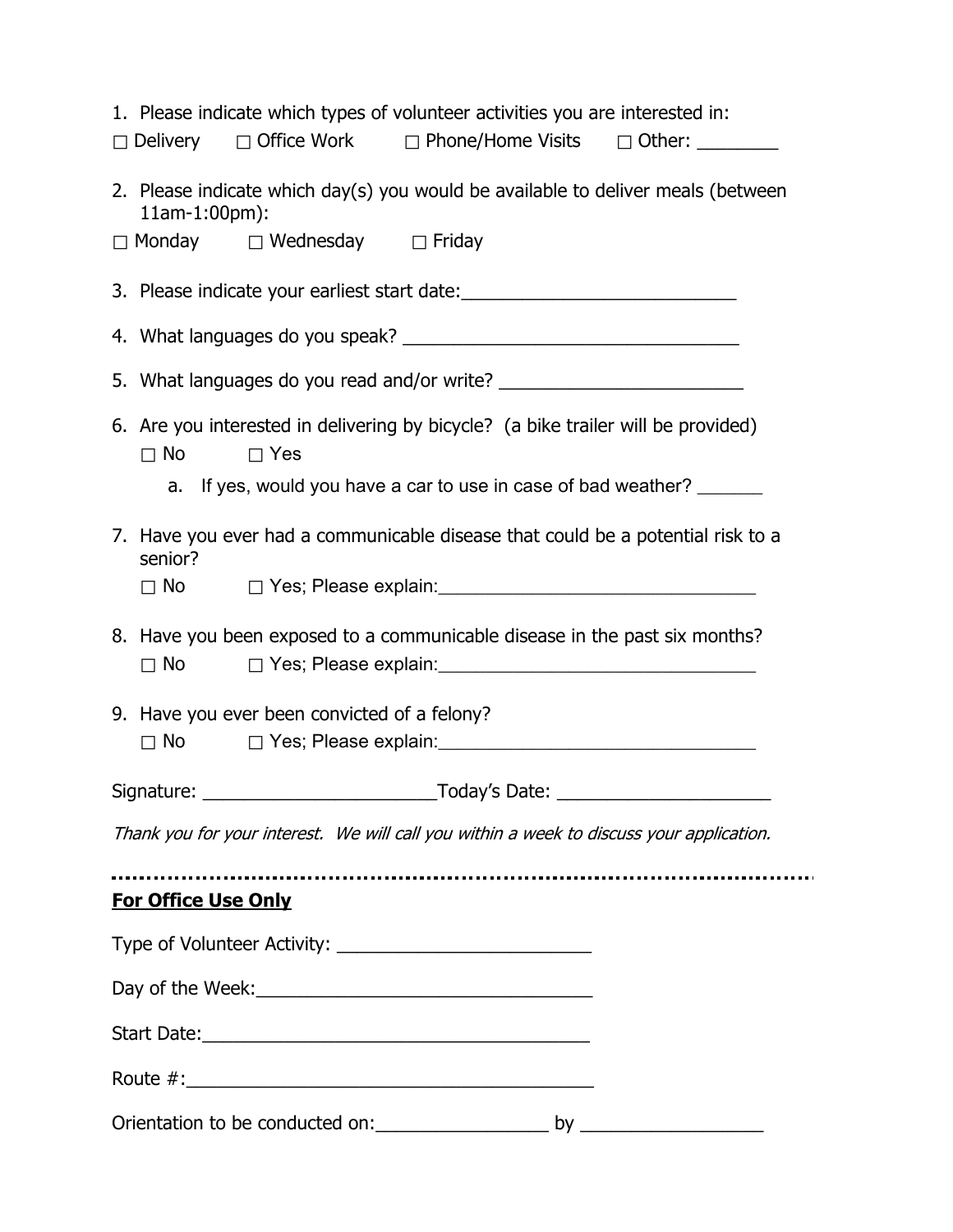

Berkeley Meals on Wheels 1900 Sixth Street, Berkeley, CA

### **Berkeley Meals on Wheels VOLUNTEER AGREEMENT AND RELEASE FROM LIABILITY**

- 1. I, \_\_\_\_\_\_\_\_\_\_\_\_\_\_\_\_\_\_\_\_\_\_\_\_\_\_\_\_\_\_\_\_\_, agree to work for the City of Berkeley ("City") as a volunteer for the Meals on Wheels Program ("Program") for the Department of Housing & Community Services, Aging Services Division.
- 2. I am aware that participation as a volunteer in the Program may require that I use my own car or bicycle for transportation. I am voluntarily participating in this activity with knowledge of the danger involved and agree to accept any and all risks of personal injury. I understand that if I deliver by auto, that I must maintain a valid driver's license and current auto insurance while I deliver meals for the Berkeley Meals on Wheels program.
- 3. As consideration for participating in the Program, I hereby agree that I, and my assignees, heirs, guardians, and legal representatives, will not make a claim against or sue the City or its employees, agents or contractors for injury or damage resulting from the negligence, whether active or passive, or other acts, however caused, by any of its officers, employees, agents, or contractors of the City as a result of my participation in the Program. I HEREBY RELEASE AND DISCHARGE THE CITY, AND ITS OFFICERS EMPLOYEES, AGENTS AND CONTRACTORS FROM ALL ACTIONS, CLAIMS, OR DEMANDS THAT I, MY HEIRS, GUARDIANS, AND LEGAL REPRESENTATIVES NOW HAVE OR MAY HAVE IN THE FUTURE FOR INJURY OR DAMAGE RESULTING FROM MY PARTICIPATION IN THE PROGRAM.
- 4. I UNDERSTAND THAT IF I AM INJURED IN THE COURSE OF THE PROGRAM, THAT I AM NOT COVERED BY THE CITY OF BERKELEY WORKERS' COMPENSATION PROGRAM. I authorize the City to seek emergency medical treatment in case of injury, accident or illness. I understand that I will be responsible for medical costs incurred by such accident, illness or injury.
- 5. I agree to abide by volunteer policies and procedures provided to me by the Program orientation and trainings and to abide by additional policies and procedures as they are provided to me.
- 6. I understand that the Berkeley Meals on Wheels prohibits the use of alcohol or drugs while volunteering.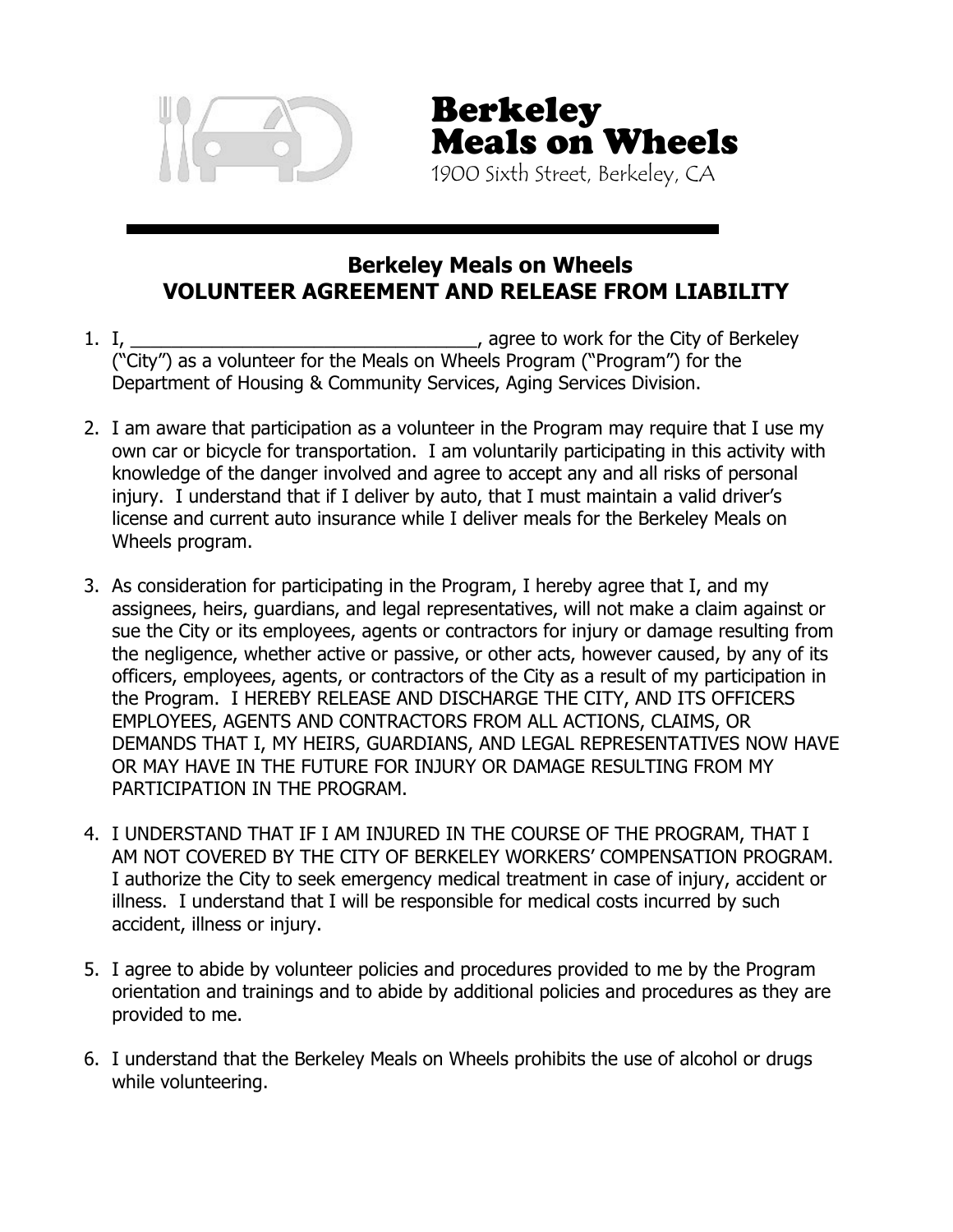- 7. As a Berkeley Meals on Wheels volunteer, I recognize that personal client information must remain confidential. By signing this agreement, I agree to discuss Meals on Wheels client matters with City staff ONLY. Client matters may refer to circumstances, names, addresses, phone numbers or other personal matters. I agree to keep this information confidential even after I am no longer volunteering with the Berkeley Meals on Wheels program.
- 8. The City has my permission to use any photos or videos taken during my volunteer activities in order to promote the City, its programs, or events.
- 9. I understand that I may terminate my volunteer activities at any time for any reason. I understand that my volunteer activities may be terminated by the City at any time for any reason.
- 10.I understand that I am not authorized to represent the City in any official capacity (in the media or to the general public) without prior permission of the management of the City of Berkeley.
- 11.I HAVE CAREFULLY READ THIS AGREEMENT AND FULLY UNDERSTAND ITS CONTENTS. I AM AWARE THAT THIS IS A RELEASE OF LIABILITY AND SIGN IT OF MY OWN FREE WILL.

| Volunteer Signature | Date |  |
|---------------------|------|--|
|                     |      |  |
|                     |      |  |

Received By: **Date** 

\_\_\_\_\_\_\_\_\_\_\_\_\_\_\_\_\_\_\_\_\_\_\_\_\_\_\_\_\_\_\_\_\_\_\_\_\_ \_\_\_\_\_\_\_\_\_\_\_\_\_\_\_\_\_\_\_\_\_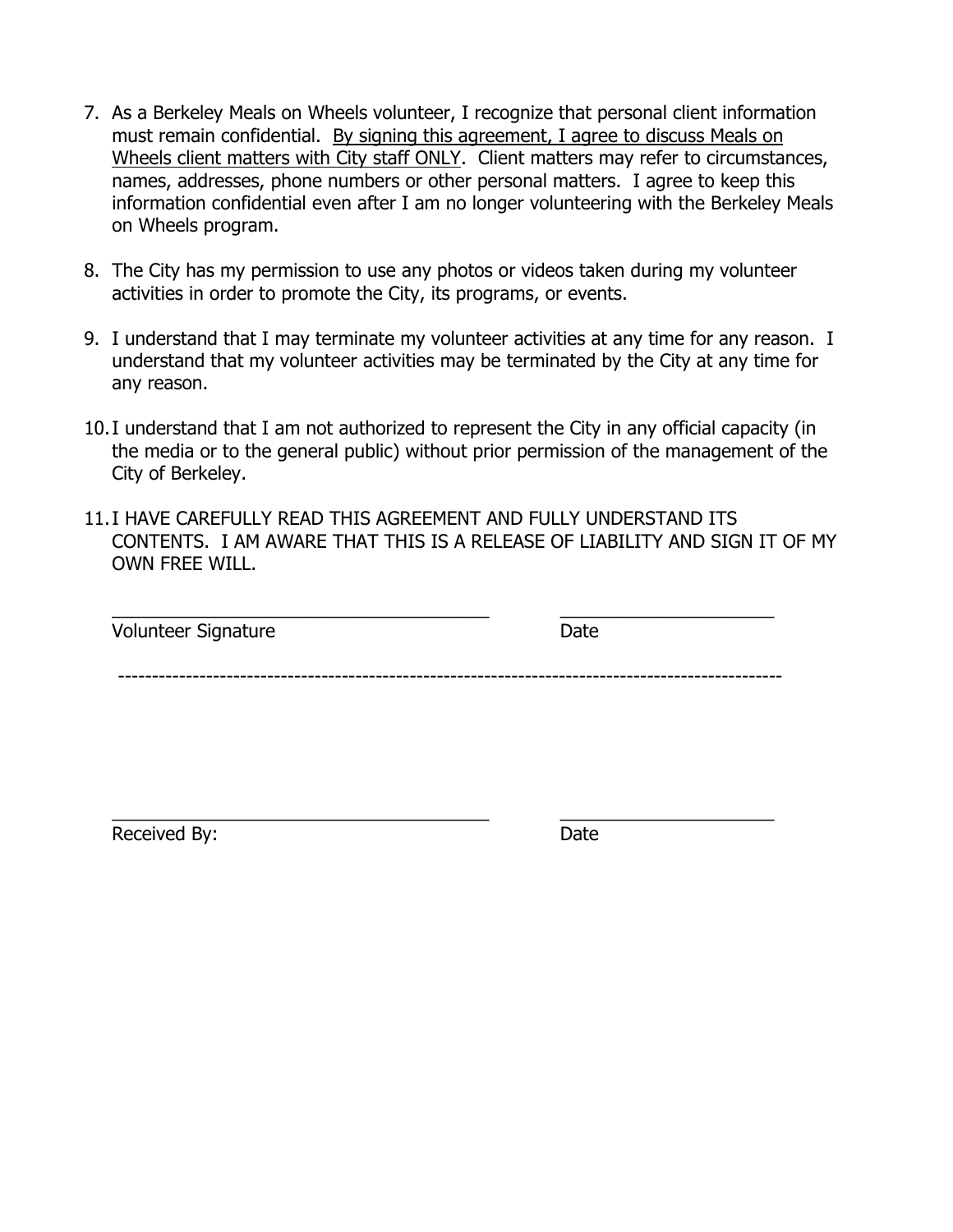#### **CRIMINAL BACKGROUND CHECK**

In order to meet a mandate of the Alameda Agency of Aging, we are asking that volunteers that deliver or work independently with seniors participate in a Criminal Background Check. As part of this process you will be asked to provide such information as your Social Security number, driver's license number, and past and present residential addresses. In order to maintain confidentiality, the background check will be performed by an independent company. The Criminal Background Check will be paid for by the City of Berkeley.

#### **Below are additional details on the scope of the criminal background check**.

Driver's License Check: This would catch any tickets, citations, or convictions related to poor driving, including DUIs. (History of 7-10 years)

State and National Sex Offender Registries: Most states have sex offender registries available online. However, states do not share the same criteria of what constitutes a "sex offender." (Any crimes that would cause an individual to be on a sex offender registry should show-up in a state or FBI criminal background check).

The process does NOT include a financial background check involving credit history, or health history reviewing your medical records.

Thank you for taking the time to complete the Meals on Wheels Volunteer Application. By meeting this State and County mandate, we will ensure continued funding to Berkeley Meals on Wheels.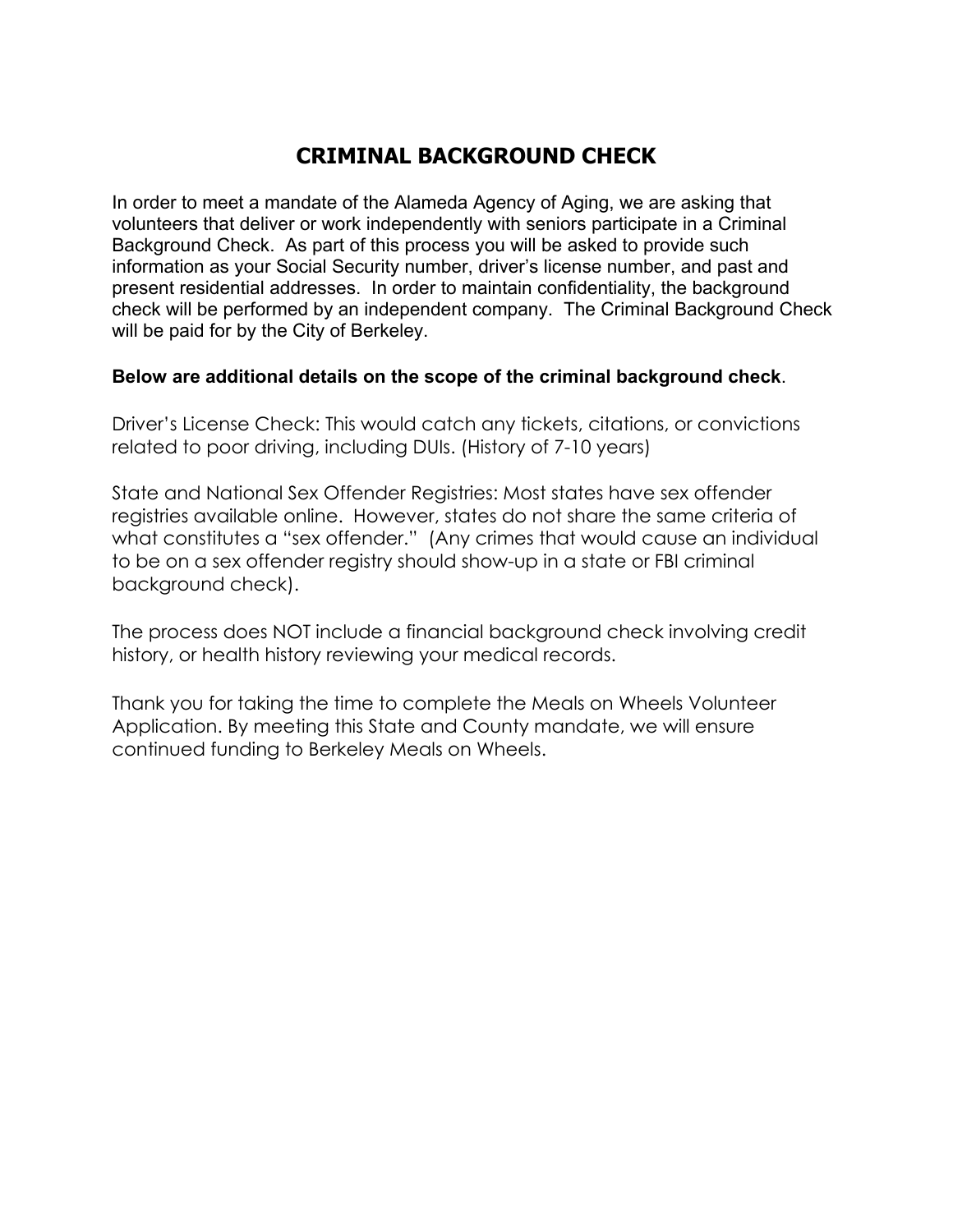## **Volunteer Background Check Release Form**

I, \_\_\_\_\_\_\_\_\_\_\_\_\_\_\_\_\_\_\_\_\_\_\_\_\_\_\_\_\_\_\_\_\_, hereby authorize City of Berkeley Meals on Wheels and/or its agents to make an independent investigation of my background, references, character, past employment, criminal or police records, including those maintained by both public and private organizations and all public records for the purpose of confirming the information contained on my Application and/or obtaining other information which may be material to my qualification for work now and, if applicable, during the tenure of my work with City of Berkeley Meals on Wheels.

I release City of Berkeley Meals on Wheels and/or its agents and any persons or entity, which provides information pursuant to this authorization, from any and all liabilities, claims or law suits in regards to the information obtained from any and all of the above referenced sources used.

The following is my true and complete legal name and all information is true and correct to the best of my knowledge.

\_\_\_\_\_\_\_\_\_\_\_\_\_\_\_\_\_\_\_\_\_\_\_\_\_\_\_\_\_\_\_\_\_\_\_\_\_\_\_\_\_\_\_\_\_\_\_

\_\_\_\_\_\_\_\_\_\_\_\_\_\_\_\_\_\_\_\_\_\_\_\_\_\_\_\_\_\_\_\_\_\_\_\_\_\_\_\_\_\_\_\_\_\_\_

\_\_\_\_\_\_\_\_\_\_\_\_\_\_\_\_\_\_\_\_\_\_\_\_\_\_\_\_\_\_\_\_\_\_\_\_\_\_\_\_\_\_\_\_\_\_\_

\_\_\_\_\_\_\_\_\_\_\_\_\_\_\_\_\_\_\_\_\_\_\_\_\_\_\_\_\_\_\_\_\_\_\_\_\_\_\_\_\_\_\_\_\_\_\_

Full Name (Printed)

Maiden Name or Other Names Used

Present Address

City/State Zip